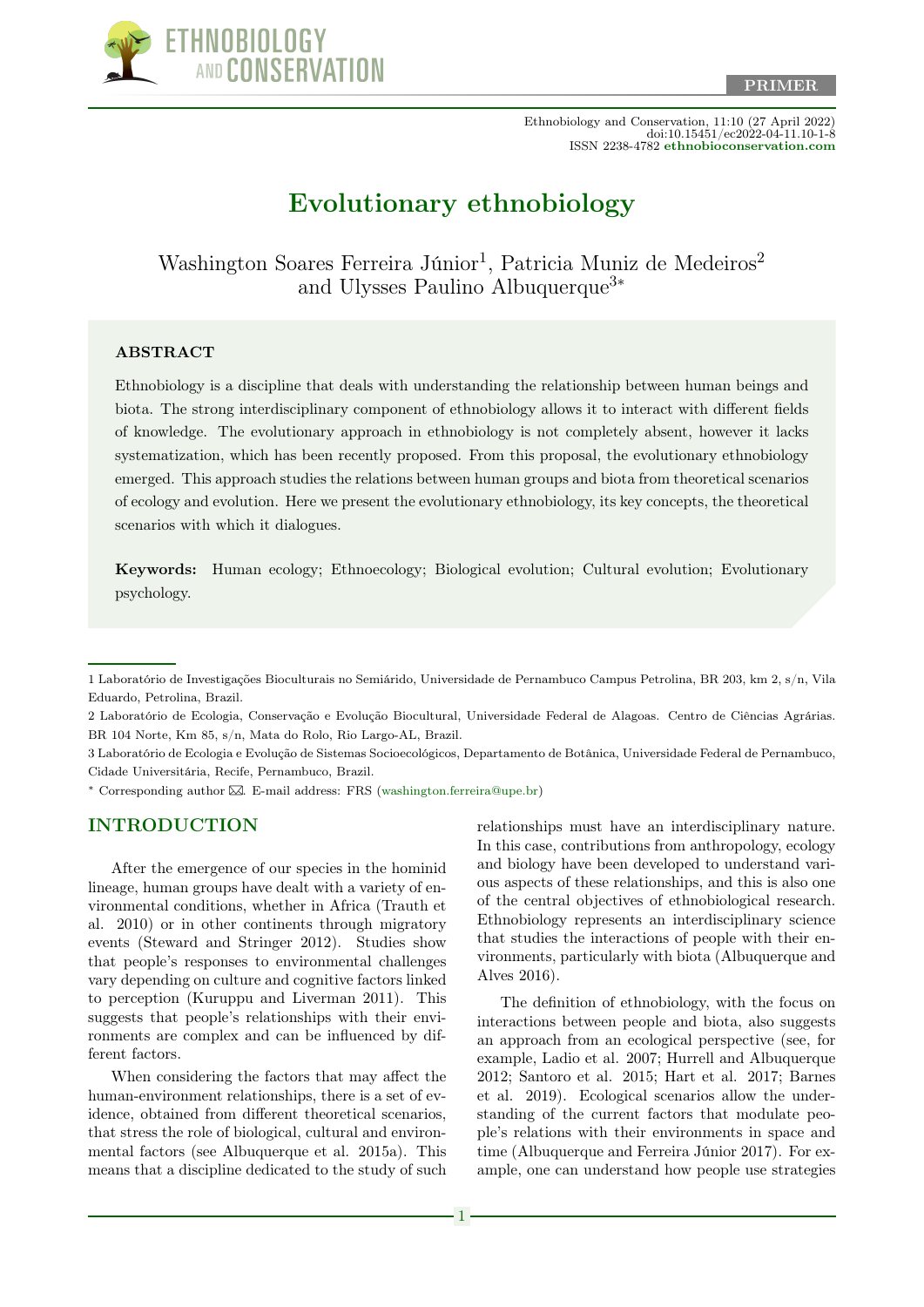linked to the knowledge and use of biota to respond to environmental changes (Ferreira Júnior et al. 2015). In addition, it is possible to understand how human groups affect the populations of plants and animals in the environments, due to their actions of collection and modification of the landscapes (Casas et al. 2015; Levis et al. 2017). Recent studies have shown, for example, the ability of human populations to tame entire landscapes, as in the case of the Amazonian forest, whose present configuration is largely the product of indigenous peoples' management over time (Levis et al. 2017).

The evolutionary approach, although not absent in different ethnobiological researches, only very recently had a systematization proposal for the adoption of an evolutionary look for these relations (see Albuquerque and Ferreira Júnior et al. 2017).

# What is Evolutionary Ethnobiology?

In addition to ecological scenarios, evolutionary scenarios have been used to investigate people's relationships with biota (Henrich and Broesch 2011; Saslis-Lagoudakis et al. 2012; Moura et al. 2020; Silva et al. 2020; Alves et al. 2021). These scenarios allow us to understand how human behavioral diversity - in terms of its interaction with the environment - has developed throughout history and the forces that govern these behaviors (Albuquerque and Ferreira Júnior 2017).

One can imagine, then, that ecological and evolutionary scenarios are very important to understand our evolutionary trajectory. Thus, Albuquerque and Medeiros (2013) proposed a new branch of ethnobiology, called evolutionary ethnobiology (from now on EE), which "...studies the evolutionary histories of human behavioral patterns and human understanding about biological resources and behavior), considering the historical and contemporary aspects that influence these behaviors at both the individual and societal levels" (Albuquerque and Medeiros 2013, p.3). This branch of ethnobiology seeks to understand humanbiota interactions from ecological and evolutionary scenarios, integrating many of the researches already executed and proposing guidelines for future research.

The EE encompasses both approaches related to biological evolution and cultural evolution, usually integrating both. As far as biological evolution is concerned, EE's interest lies not only on how it can shape human behavior, but also on how it can be shaped by such behaviors. Throughout evolution, human interactions with the environment have generated both selective pressures in our species (see the case of amylase and sickle-cell anemia [Albuquerque et al. 2015b]) and in other living beings (in the process of plant domestication [Casas et al. 2015]), affecting even the

evolutionary history of several other species on the planet (Sullivan et al. 2017).

In the case of cultural evolution, an important focus of EE is 'change', that is, how human populations react (and provoke) environmental, socio-economic and cultural changes. Thus, studies in contexts of human migrations and environmental changes may, for example, evidence cultural adaptations in the way people interact with certain biological resources (see, for example, Medeiros et al. 2012; Cuni-Sanchez et al. 2018). Studies on migrations, for example, have shown that factors such as environmental differences between the place of origin and the new environment, as well as phytosanitary barriers to the entry of plants, give force to strategies of cultural adaptation to the flora of the new environment, causing the migrants to acquire a new repertoire of medicinal plants or enrich their repertoire with new plants (Medeiros et al. 2012).

Albuquerque and Ferreira Júnior (2017) developed theoretically and epistemologically the concept of EE punctuating a set of definitions, important theoretical scenarios and hypotheses. In this brief paper, we present the EE, its key concepts, the theoretical scenarios with which it dialogues and the main findings of the recent investigations of this approach (focused on the investigations of our research group). We also present as part of the scope of this field scientific ideas present in studies that, although they do not call themselves EE, are examples of approaches aligned with it.

# Key Concepts in EE

The EE assumes that the set of human knowledge and practices directed to the environment is part of complex social-ecological systems. These emerge from people's relationships with their environments and involve the strong relationship between two systems: the sociocultural (norms, beliefs and practices present in a human group) and the ecological (the biota present in the environment and its interactions, including abiotic factors) (see Berkes et al. 2000).

Social-ecological systems are open and dynamic, and because of this, one of the major objectives of EE is to investigate the structure (how these systems are constituted), the functionality (how they currently respond to changes in the environment), and evolution (scenarios that explain the origins of these systems and how these systems have changed throughout human evolution).

An important feature of these systems is reciprocal influence, that is, humans co-evolve with their environments, so that they affect the environment with their decisions and are also affected at different levels (e.g., psychological, behavioral, social and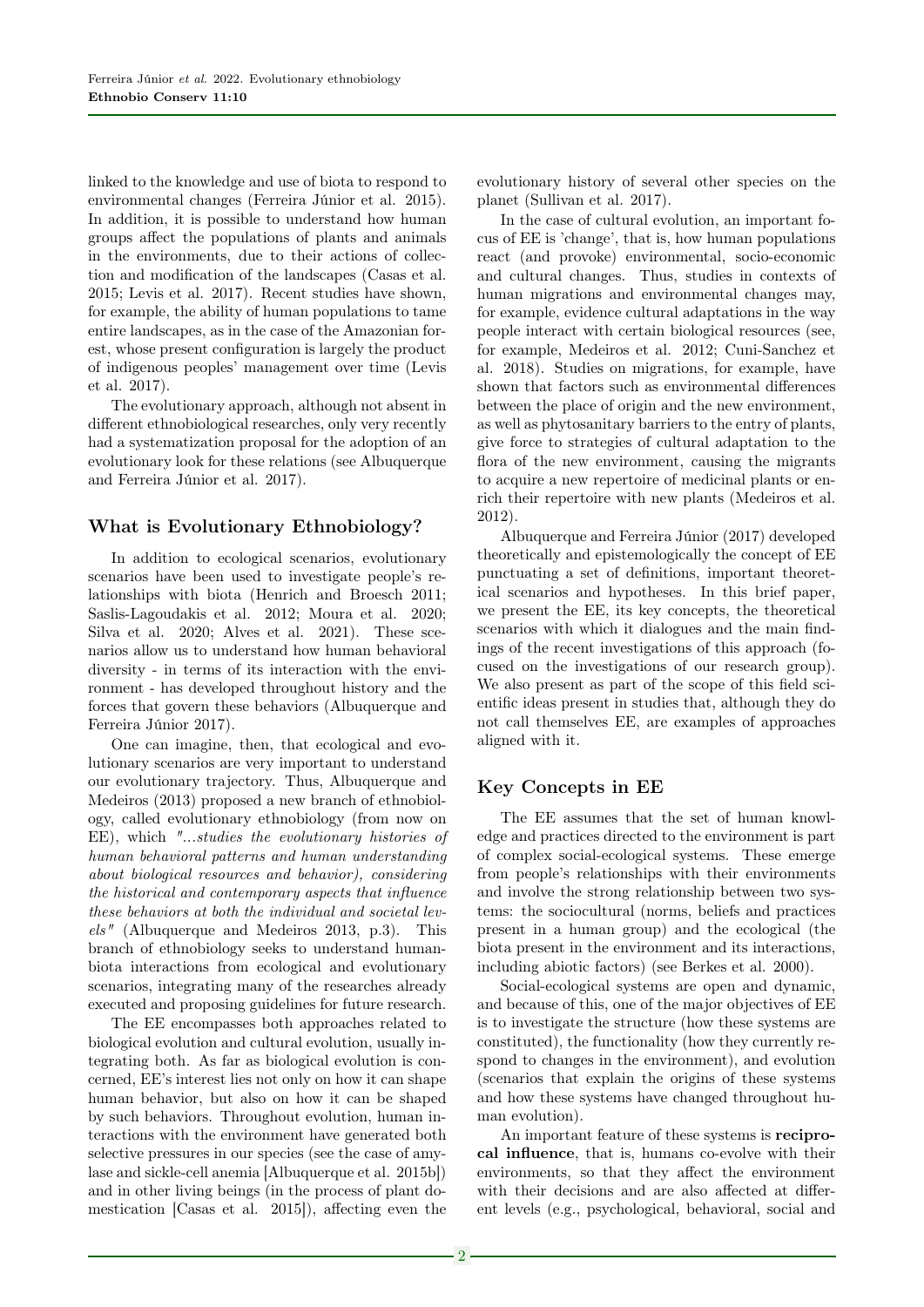cultural). As in any system, there is information flow between the different components of this system. For example, when a person teaches someone about the use of a particular natural resource (such as a plant to treat a particular disease), they are transmitting information. This particular type of information we call a biocultural trait (a combination of cultural information associated with an information of biological content). These traits can be adaptive, in the case of selecting a plant that may favor the treatment of a disease, or maladaptive, when the trait does not favor survival (the plant is not effective for the treatment of the disease, for example). (see Santoro et al. 2018). The factors affecting the transmission of these traces in time and space are also the study object of EE (Santoro et al. 2018), which in this case derives from the theory of cultural evolution (see Castro et al. 2010).

The concept of a naturalistic mind is important in evolutionary ethnobiology. EE focuses not only on understanding human culture and behavior in time and space, but above all, how our interaction with the environment has evolved even in cognitive terms. We believe that our mind has been subjected to the process of natural selection. Additionally, cultural forces may have acted as selective pressures, influencing the human mind through evolution, and shaping the way we perceive the environment and its challenges, and how we store and retrieve contents from memory. The development of this concept is based especially on the dialogue with evolutionary psychology (see Moura et al. 2020, 2021; Silva et al. 2020). In synthesis:

- Evolutionary ethnobiology seeks the understanding of people-biota interactions from ecological and evolutionary scenarios. - Evolutionary ethnobiology deals with theoretical scenarios related to biological evolution and cultural evolution, usually seeking the association of both. - This scientific field studies not only the structure and dynamics of social-ecological systems, but the forms and biases of cultural learning related to these systems, which can favor the sharing of adaptive biocultural traits, as well as maladaptive ones in these systems. -The adaptive strategies present in human populations, whether they are genetically fixed or products of cultural evolution, are usually based on obtaining security in the use of natural resources.

# Some examples of research in evolutionary ethnobiology

Recent research has used ecological and evolutionary scenarios to understand various aspects of peoplebiota relationships and, in this sense, may be in line with the approach of evolutionary ethnobiology. In the last 10 years, some of these studies have evaluated (1) the resilience of social-ecological systems (Díaz-Reviriego et al. 2016); (2) factors influencing plant selection in different human groups, such as environmental factors (Linstädter et al. 2013), cultural factors (Menendez-Baceta et al. 2015), factors linked to chemosensory perception (Molares and Ladio 2009) and to chemical properties involving certain groups of plants (Saslis-Lagoudakis et al. 2012); (3) the processes of transmitting plant information from the cultural evolution scenario (Henrich and Broesch  $2011$ , Leonti et al.  $2015$ ; (4) the effect of past environmental management on the current diversity of plant species (Levis et al. 2017) and (5) the role of local knowledge to favor the survival of human groups (Reyes-García et al. 2016) - see some more examples in Albuquerque et al. (2015a) and in Table [1](#page-7-0) (with the focus of studies carried out by our research group).

# Future

Research in evolutionary ethnobiology is still taking its first steps. Some of the challenges for the future of this field are:

(1) The establishment of research groups around the world that formulate new hypotheses and test the hypotheses already proposed within the scope of this scientific field. It is necessary to investigate if the findings of the current studies are product only of the regional context or tend to be repeated in different socioenvironmental contexts. In this case, we have observed in our investigations that human groups respond strongly to regular challenges in the environment, such as having a greater knowledge of treatments for diseases perceived as more frequent (Santoro et al. 2015; Nascimento et al. 2016). We have even observed that the knowledge of treatments for diseases perceived as frequent increases significantly in a very short time, less than 10 years, suggesting rapid evolutionary changes in local medical systems (Santoro and Albuquerque 2020). Based on this and other evidence, we have proposed the Principle of Regularity, which can be stated as follows: in socialecological systems, human cognitive and behavioral mechanisms respond primarily to conditions or contexts that present greater regularity in the environment, to which humans are more spatially and/or temporarily exposed. This allows social-ecological systems to be structured to meet the constant needs of human beings (see Ferreira Júnior et al. 2019). It would be interesting in the future to assess how our species respond to regular events in nature, in different contexts.

(2) The calibration of effective methods in order to give robustness to the hypothesis test in evolutionary ethnobiology. Many of the methods used come from classical ethnobiology, cultural evolution studies, evo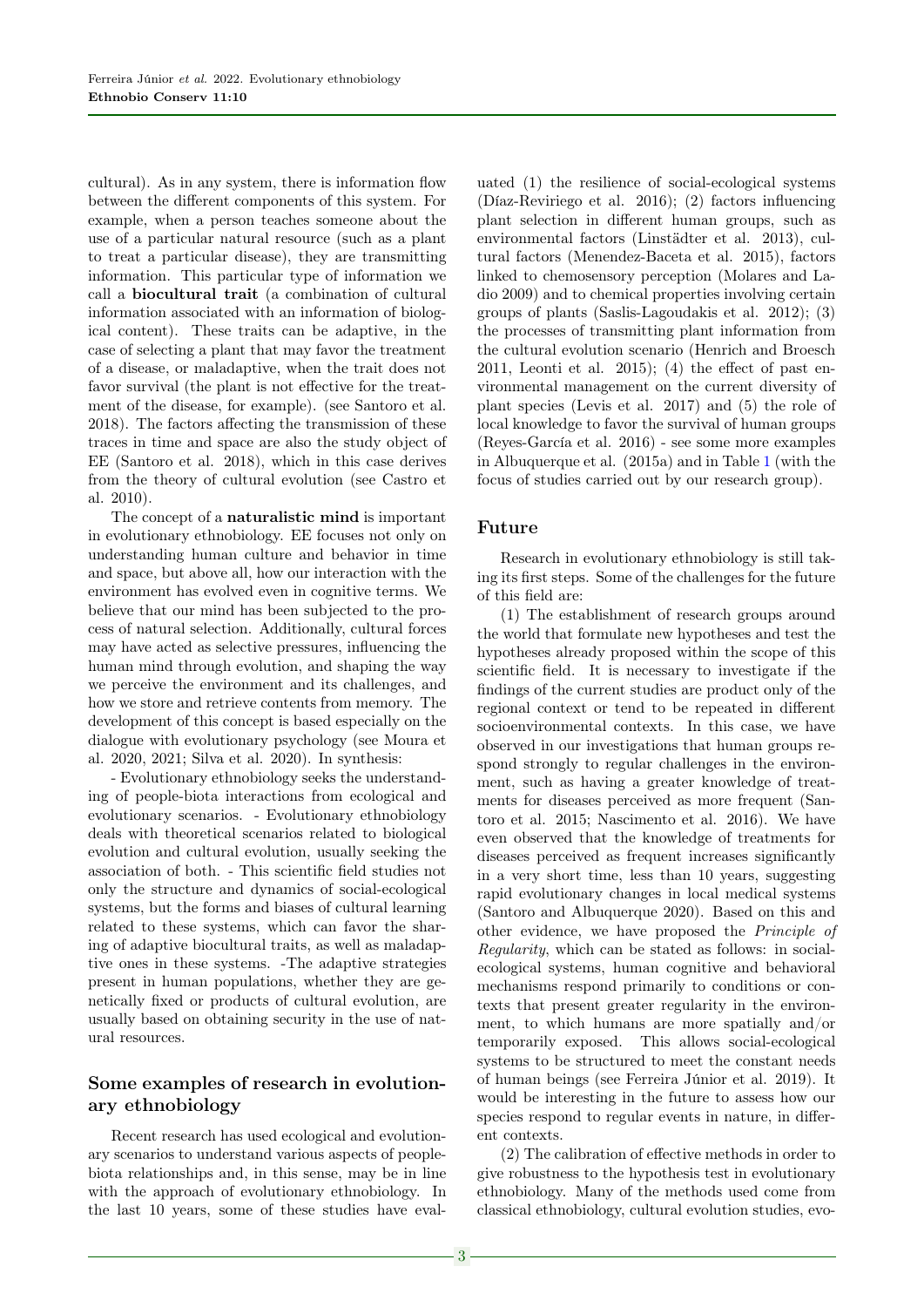lutionary psychology, and others. It is necessary to triangulate methods and repeat research designs in order to verify if the findings correspond to reality or if they present strong biases derived from the selected methods.

(3) The application of theoretical scenarios of evolutionary ethnobiology beyond the domain of medicinal plants. This domain presents high complexity and variation, which makes it especially inviting to studies in this sense. However, it is necessary to extrapolate the premises of this field to other components of social-ecological systems. Food plants and food systems, for example, may provide important insights for evolutionary ethnobiology. A key issue in this sense would be how natural selection influenced the choices of food plants and the acceptance of new components in food systems. In addition, an increase in studies on wild and/or unconventional food plants has revealed the role of several factors in explaining why plants with high caloric value, and with potential in the treatment of diseases, are restricted to a few social-ecological systems (Ferreira Júnior et al. 2021; Medeiros et al. 2021b). This may be the focus of future investigations in evolutionary ethnobiology, to address the biocultural factors involved in the consumption and popularization of these resources. Another interesting point would involve the study of the relationship between food and medicinal uses, investigating the evolution of knowledge in these domains and the main local criteria for selecting species that serve both purposes (Medeiros et al. 2021a).

(4) In the future, studies in Evolutionary Ethnobiology may contribute to strategies related to biocultural conservation. By investigating people-biota relationships from an ecological and evolutionary perspective, we can highlight the mechanisms that are modulating these complex interactions. These studies can favor, for example, the understanding of the processes that affect the importance of – and the attention given to – species and landscapes for people and the actions that our species performs in different environments, which has implications for the conservation of species and landscapes, in addition to the processes that regulate these social-ecological systems. In this sense, by understanding these foundations, we can build interdisciplinary dialogues to favor biocultural conservation (see Saslis-Lagoudakis and Clarke 2013).

## Note

This article is a revised and updated version of Ferreira Júnior et al. (2019) reproduced here with permission from Wiley Books license number: 5158221042065. This article is a revised and updated version of Ferreira Júnior et al. (2019) reproduced here with permission from Wiley Books license

number: 5158221042065.

## CONFLICT OF INTEREST

The authors declare to be free of any commercial or financial relationships that could be construed as a potential conflict of interest.

#### CONTRIBUTION STATEMENT

All authors have made important contributions in the text conception and by reading and approving the final version of the manuscript.

#### REFERENCES

Albuquerque UP, Ferreira Júnior WS, Santoro FR, Torres-Avilez WM, Sousa Júnior JR (2015) Niche construction theory and ethnobiology. In: Albuquerque UP, Medeiros PM, Casas A (eds) Evolutionary Ethnobiology. Springer, New York, pp. 73-87.

Albuquerque UP, Alves AGC (2016) What is ethnobiology? In: Albuquerque UP, Alves RRN (eds) Introduction to ethnobiology. Springer, New York, pp. 3-7.

Albuquerque UP, Ferreira Júnior WS (2017) What do we study in evolutionary ethnobiology? Defining the theoretical basis for a research program. Evolutionary Biology 44:206-215.

Albuquerque UP, Medeiros PM (2013) What is evolutionary ethnobiology? Ethnobiology and Conservation 2:6.

Albuquerque UP, Medeiros PM, Casas A (2015a) Evolutionary Ethnobiology. Springer, New York.

Albuquerque UP, Ferreira Júnior WS, Santoro FR, Torres-Avilez WM, Sousa Júnior JR (2015b) Niche construction theory and ethnobiology. In: Albuquerque UP, Medeiros PM, Casas A (eds) Evolutionary Ethnobiology. Springer, New York, pp. 73-87.

Albuquerque UP, Medeiros PM, Ferreira Júnior WS, Silva TC, Silva RRV, Gonçalves-Souza (2019a) Social-Ecological Theory of Maximization: basic concepts and two initial models. Biological Theory 14:73-85.

Albuquerque UP, Nascimento ALB, Chaves LS, Feitosa IS, Moura JMB, Gonçalves PHS, Silva RH, Silva TC, Ferreira Júnior WS (2019b) A brief introduction to Niche Construction Theory for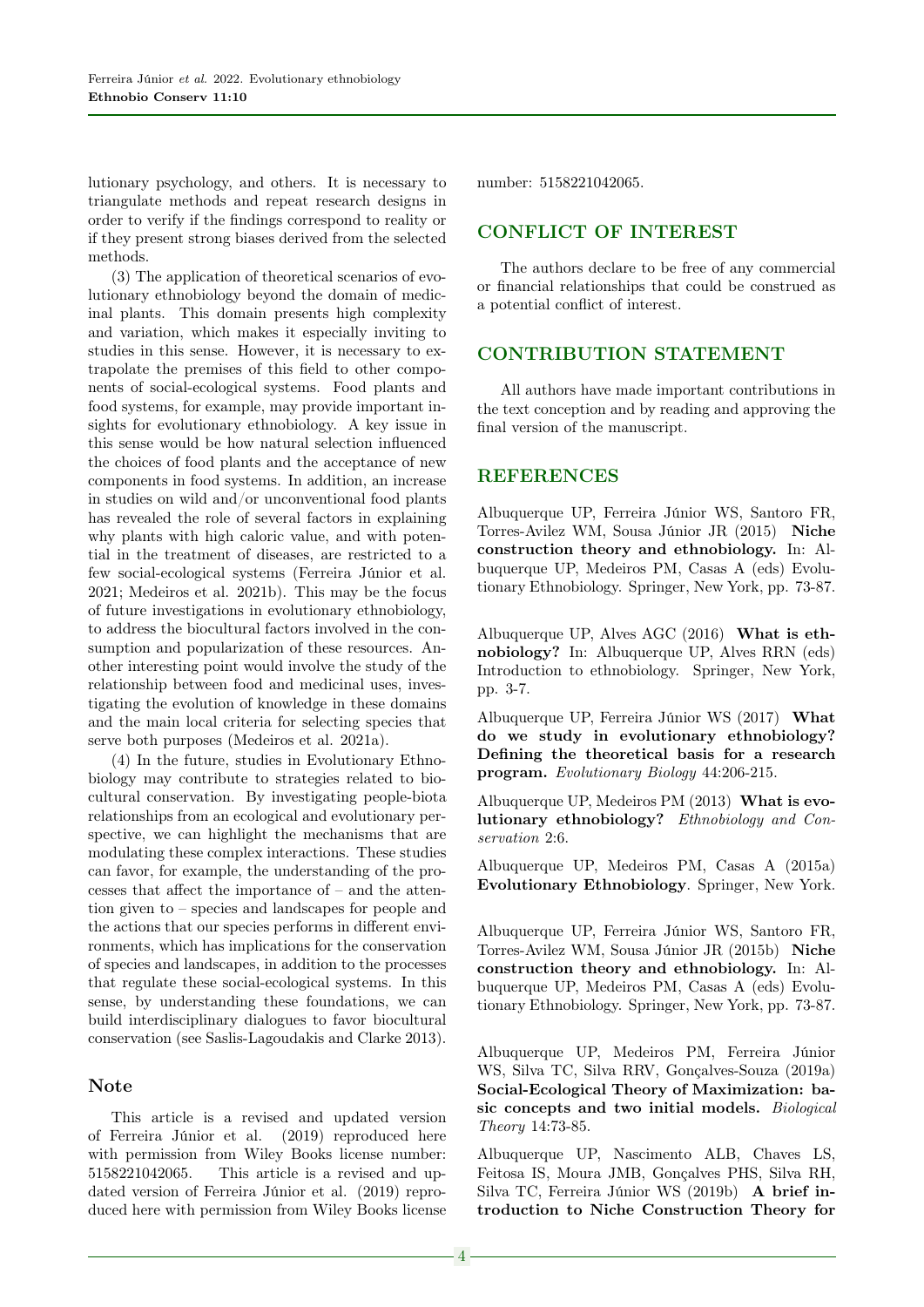ecologists and conservationists. Biological Conservation 237:50-56.

Alves RRN, Borges AKM, Barboza RRD, Souto WMS, Gonçalves-Souza T, Provete DB, Albuquerque UP (2021) A global analysis of ecological and evolutionary drivers of the use of wild mammals in traditional medicine. Mammal Review 51:293-306.

Barnes ML, Bodin O, McClanahan TR, Kittinger JN, Hoey AS, Gaoue OG, Graham NAJ (2019) Socialecological alignment and ecological conditions in coral reefs. Nature Communications 10:2039.

Barrett B (1995) Herbal knowledge on Nicaragua's Atlantic Coast: consensus within diversity. Journal of Community Health 20:403-421.

Berkes F, Colding J, Folke C (2000) Rediscovery of traditional ecological knowledge as adaptive management. Ecological Applications 10:1251-1262.

Casas A, Parra F, Rangel-Landa S, Rodríguez SG (2015) Evolutionary ecology and ethnobiology. In: Albuquerque UP, Medeiros PM, Casas A (eds) Evolutionary Ethnobiology. Springer, New York, pp. 37-57.

Castro L, Toro MA (2010) Cultural Transmission and Evolution. In: eLS. John Wiley & Sons Ltd, Chichester doi: 10.1002/9780470015902.a0022858.

Cuni-Sanchez A, Omeny P, Pfeifer M, Olaka L, Mamo MB, Marchant R, Burgess ND (2018) Climate change and pastoralists: perceptions and adaptation in montane Kenya. Climate and Development 11:513-524.

Dantas JIM, Nascimento ALB, Silva TC, Albuquerque UP (2020) Mutation of cultural information on the use of plant complexes in local medical systems. Evidence-Based Complementary and Alternative Medicine 2020:7630434.

Díaz-Reviriego I, Fernández-Llamazares A, Salpeteur M, Howard PL, Reyes-García V (2016) Gendered medicinal plant knowledge contributions to adaptive capacity and health sovereignty in Amazonia. Ambio 45: S263-S275.

Ferreira Júnior WS, Ladio AH, Albuquerque UP (2011) Resilience and adaptation in the use of medicinal plants with suspected antiinflammatory activity in the Brazilian Northeast. Journal of Ethnopharmacology 138:238-252.

Ferreira Júnior WS, Nascimento ALB, Ramos MA, Medeiros PM, Soldati GT, Santoro FR, Reyes-García V, Albuquerque UP (2015) Resilience and adaptation of social-ecological systems. In: Albuquerque UP, Medeiros PM, Casas A (eds) Evolutionary Ethnobiology. Springer: New York, pp. 105-119.

Ferreira Júnior WS, Medeiros PM, Albuquerque UP (2019) Evolutionary Ethnobiology. In: Els. John Wiley & Sons, Ltd: Chichester.

Ferreira Júnior WS, Campos LZ, Medeiros PM (2021) Unconventional food plants: food or medicine? In: Jacob MCM, Albuquerque UP (eds) Local food plants of Brazil. Springer: New York , pp. 29-47.

Gama ADS, Paula M, Silva RRV, Ferreira Júnior WS, Medeiros PM (2018) Exotic species as models to understand biocultural adaptation: Challenges to mainstream views of human-nature relations. PLoS ONE 13:e0196091.

Hart G, Gaoue OG, de la Torre L, Navarrete H, Muriel P, Macía MJ, Balslev H, León-Yánez S, Jorgensen P, Duffy DC (2017) Availability, diversification and versatility explain human selection of introduced plants in Ecuadorian traditional medicine. PLoS ONE 12(9): e0184369.

Henrich J, Broesch J (2011) On the nature of cultural transmission networks: evidence from Fijian villages for adaptive learning biases. Philosophical Transactions of The Royal Society B 366:1139-1148.

Hurrell JA, Albuquerque UP (2012) Is Ethnobotany an Ecological science? Steps towards a complex ethnobotany. Ethnobiology and Conservation 1:4.

Kuruppu N, Liverman D (2011) Mental preparation for climate adaptation: The role of cognition and culture in enhancing adaptive capacity of water management in Kiribati. Global Environmental Change 21:657-669.

Ladio A, Lozada M, Weigandt M (2007) Comparison of traditional wild plant knowledge between aboriginal communities inhabiting arid and forest environments in Patagonia, Argentina. Journal of Arid Environments 69:695-715.

Leonti M, Staub PO, Cabras S, Castellanos ME, Casu L (2015) From cumulative cultural transmission to evidence-based medicine: evolution of medicinal plant knowledge in Southern Italy. Frontiers in Pharmacology 6:207.

Levis C, Costa FRC, Bongers F, Peña-Claros M, Clement CR, Junqueira AB et al. (2017) Persistent effects of pre-Columbian plant domestication on Amazonian forest composition. Science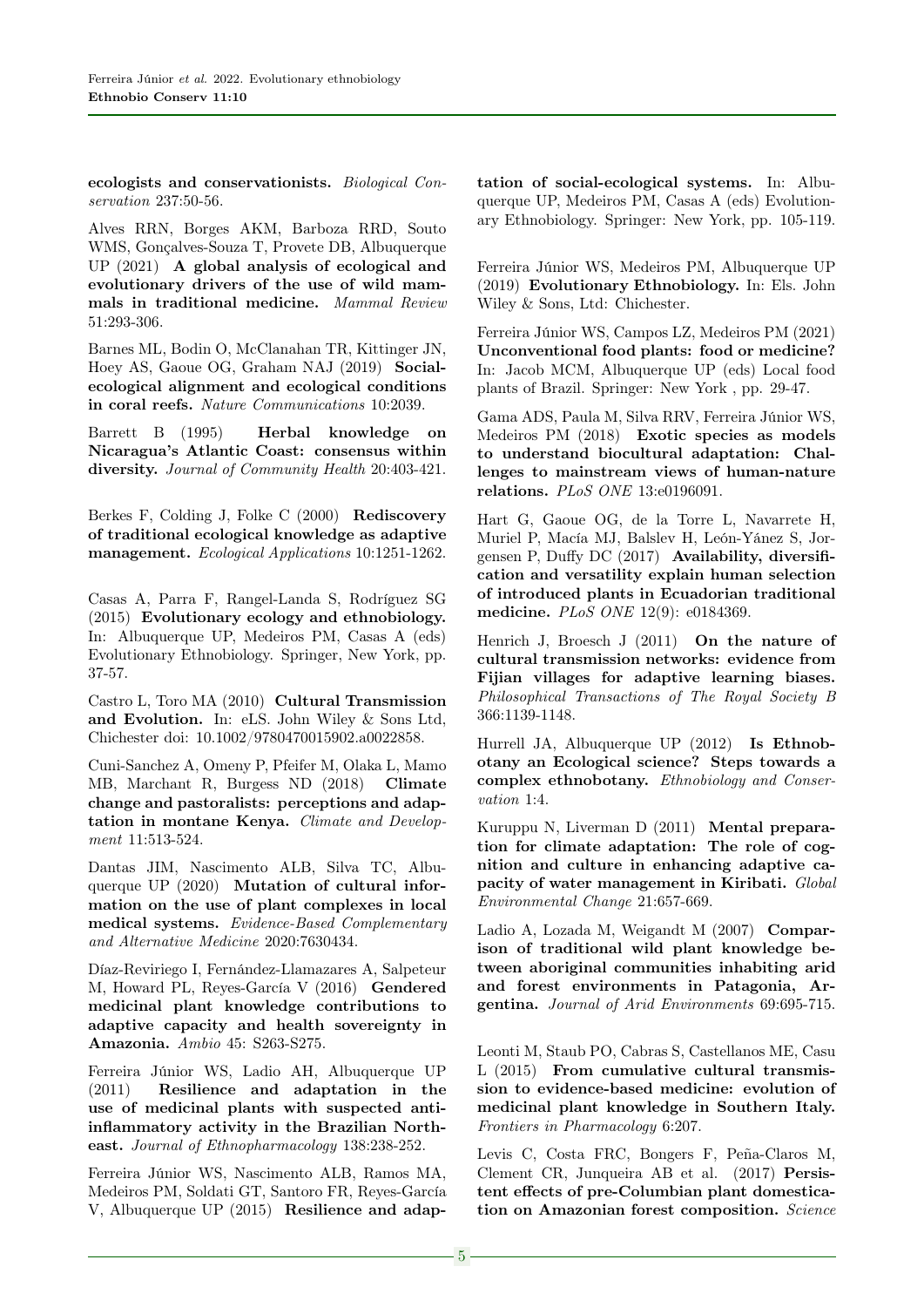355:925-931.

Lins Neto EMF, Albuquerque UP (2018) Theories of Niche Construction and Optimum Foraging: weaknesses and virtues in understanding the early stages of domestication. Ethnobiology and Conservation 7:1-5.

Linstädter A, Kemmerling B, Baumann G, Kirscht H (2013) The importance of being reliable – Local ecological knowledge and management of forage plants in a dryland pastoral system (Morocco). Journal of Arid Environments 95:30-40.

Medeiros PM, Soldati GT, Alencar NL (2012) The use of medicinal plants by migrant people: adaptation, maintenance, and replacement. Evidence-Based Complementary and Alternative Medicine 2012:807452.

Medeiros PM (2013) Why is change feared? Exotic species in local pharmacopoeias. Ethnobiology and Conservation 2:3.

Medeiros PM, Figueiredo KF, Gonçalves PHS, Caetano RA, Santos EMC, Santos GMC, Barbosa DM, Paula M, Mapeli AM (2021a) Wild plants and the food-medicine continuum—an ethnobotanical survey in Chapada Diamantina (Northeastern Brazil). Journal of Ethnobiology and Ethnomedicine 17:37.

Medeiros PM, Barbosa DM, Santos GMC, Silva RRV (2021b) Wild food plant popularization and biocultural conservation: challenges and perspectives. In: Jacob MCM, Albuquerque UP (eds) Local food plants of Brazil. Springer: New York , pp. 341-349.

Menendez-Baceta G, Aceituno-Mata L, Reyes-García V, Tardío J, Salpeteur M, Pardo-de-Santayana M (2015) The importance of cultural factors in the distribution of medicinal plant knowledge: A case study in four Basque regions. Journal of Ethnopharmacology 161:116-127.

Molares S, Ladio A (2009) Chemosensory perception and medicinal pants for digestive ailments in a Mapuche community in NW Patagonia, Argentina. Journal of Ethnopharmacology 123:397- 406.

Moura JMB, Silva RH, Ferreira Júnior WS, Silva TC, Albuquerque UP (2020) Theoretical insights of Evolutionary Psychology: new opportunities for studies in Evolutionary Ethnobiology. Evolutionary Biology 47:6-17.

Moura JMB, Silva RH, Ferreira Júnior WS, Silva TC, Albuquerque UP (2021) Memory for medicinal plants remains in ancient and modern environments suggesting an evolved adaptedness. PLoS ONE 16:e0258986.

Nascimento ALB, Lozano A, Melo JG, Alves RRN, Albuquerque UP (2016) Functional aspects of the use of plants and animals in local medical systems and their implications for resilience. Journal of Ethnopharmacology 194:348-357.

Reyes-García V, Guèze M, Díaz-Reviriego I, Duda R, Fernández-Llamazares A, Gallois S, Napitupulu L, Orta-Martínez M, Pyhälä A (2016) The adaptive nature of culture. A cross-cultural analysis of the returns of local environmental knowledge in three indigenous societies. Current Anthropology 57:761-784.

Santoro FR, Ferreira Júnior WS, Araújo TAS, Ladio AH, Albuquerque UP (2015) Does plant species richness guarantee the resilience of local medical systems? A perspective from utilitarian redundancy. PLoS ONE 10:e0119826.

Santoro FR, Santos GC, Ferreira Júnior WS, Chaves LS, Araújo TAS, Nascimento ALB, Sobral A, Silva JS, Campos JLA, Albuquerque UP (2017) Testing an ethnobiological evolutionary hypothesis on plant-based remedies to treat malaria in Africa. Evolutionary Biology 44:216-226.

Santoro FR, Nascimento ALB, Soldati GT, Ferreira Júnior WS, Albuquerque UP (2018) Evolutionary ethnobiology and cultural evolution: opportunities for research and dialog. Journal of Ethnobiology and Ethnomedicine 14:1.

Santoro FR, Chaves LS, Albuquerque UP (2020) Evolutionary aspects that guide the cultural transmission pathways in a local medical system in Northeast Brazil. Heliyon 6:e04109.

Santoro FR, Albuquerque UP (2020) What factors guide healthcare strategies over time? A diachronic study focused on the role of biomedicine and the perception of diseases in the dynamics of a local medical system. Acta Botanica Brasilica 34:720-729.

Saslis-Lagoudakis CH, Savolainen V, Williamson EM, Forest F, Wagstaff SJ, Baral SR, Watson MF, Pendry CA, Hawkins JA (2012) Phylogenies reveal predictive power of traditional medicine in bioprospecting. PNAS 109:15835-15840.

Saslis-Lagoudakis CH, Clarke AC (2013) Ethnobiology: the missing link in ecology and evolution. Trends in Ecology and Evolution 28:67-68.

Silva RH, Ferreira Júnior WS, Moura JMB, Albuquerque UP (2020) The link between adaptive memory and cultural attraction: new insights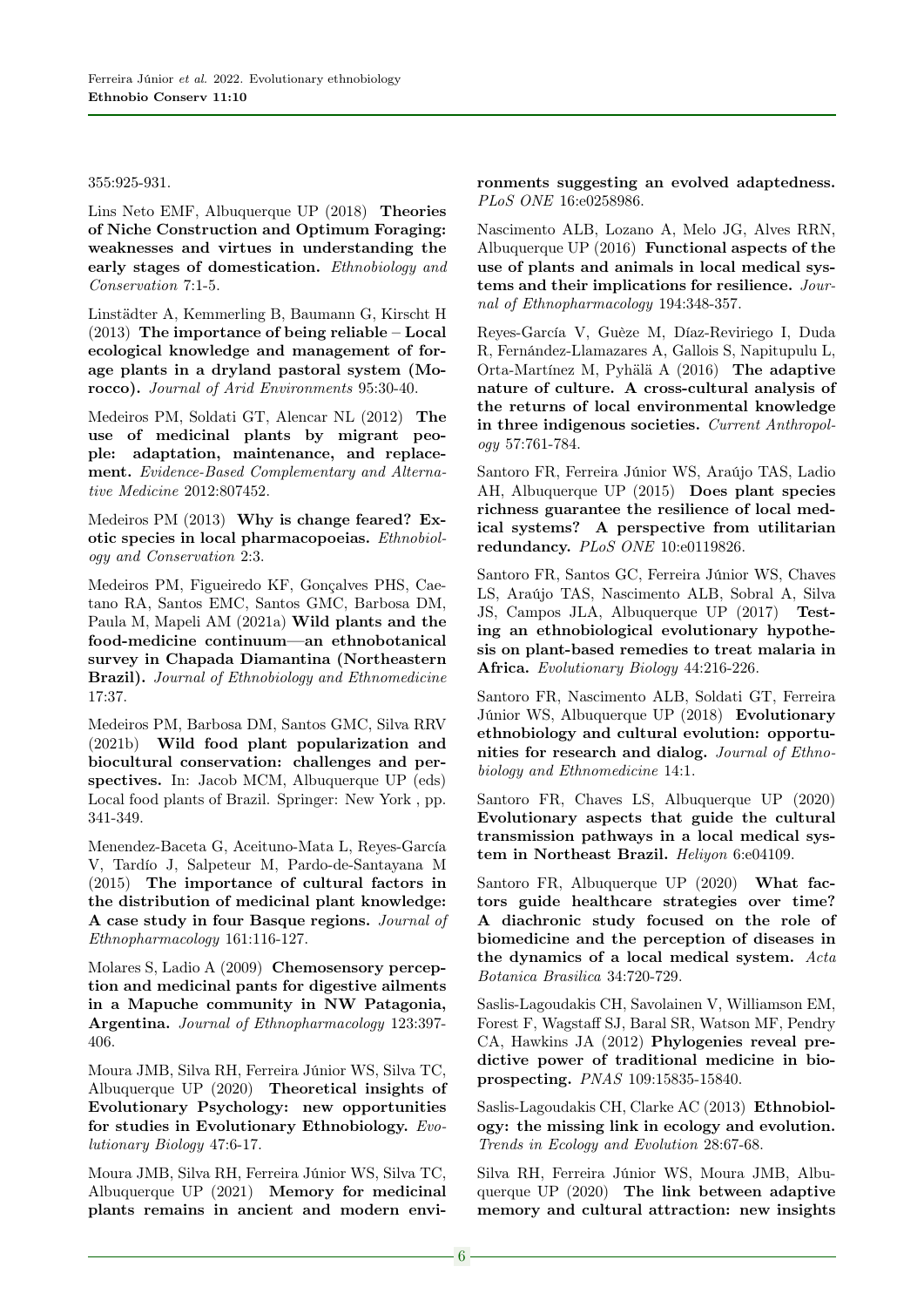for evolutionary ethnobiology. Evolutionary Biology 47:273-284.

Silva TLM, Ferreira Júnior WS, Albuquerque UP (2020) Is there a biological basis in the selection of medicinal plants in human species? An initial approach based on chemosensory perception of taste. Ethnobiology and Conservation 9:3.

Steward JR, Stringer CB (2012) Human evolution out of Africa: the role of refugia and climate change. Science 335:1317.

Soldati GT, Hanazaki N, Crivos M, Albuquerque UP (2015) Does environmental instability favor the production and horizontal transmission of knowledge regarding medicinal plants? A study in Southeast Brazil. PLoS ONE 10:e0126389.

Sullivan AP, Bird DW, Perry GH (2017) Human behavior as a long-term ecological driver of non-human evolution. Nature Ecology  $\mathcal C$  Evolution 1:65.

Trauth MH, Maslin MA, Deino AL, Junginger A, Lesoloyia M, Odada EO, Olago, DO, Olaka LA, Strecker MR, Tiedemann R (2010) Human evolution in a variable environment: the amplifier lakes of Eastern Africa. Quaternary Science Reviews 29:2981-2988.

> Received: 14 February 2022 Accepted: 25 April 2022 Published: 27 April 2022

Editor: Rômulo Alves